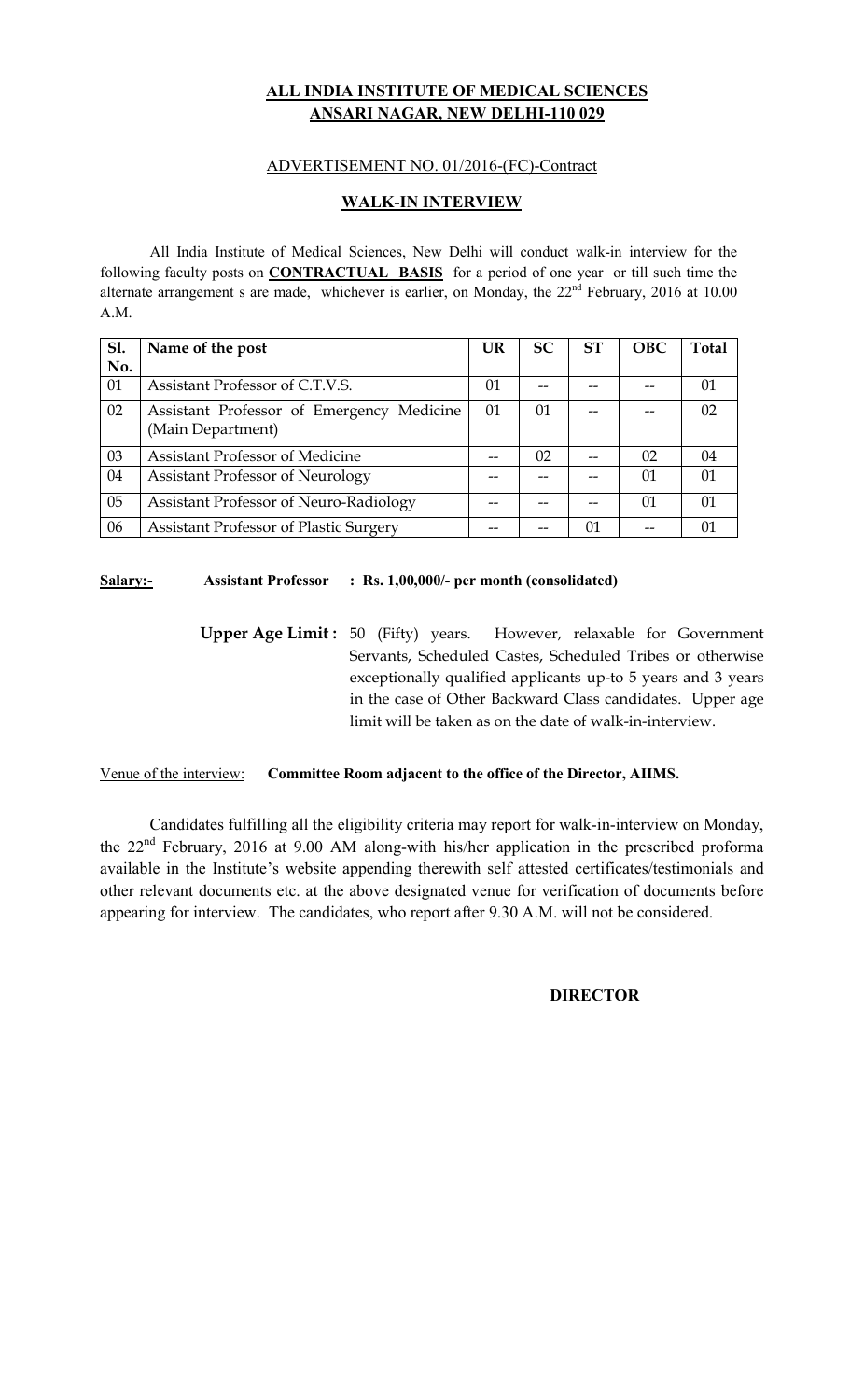## **TERMS AND CONDITIONS FOR CONTRACT APPOINTMENT FOR FACULTY POSTS**

- 1. The appointment is purely on CONTRACT BASIS for a period of one year or till such time the regular appointments against these vacant posts are made, whichever is earlier, with effect from the date of joining. If the contract is not extended further, the same will lapse automatically. The appointment can also be terminated at any time, on either side, by giving one month's notice or by paying one month's salary, without assigning any reason or failure to complete the period of three months to the satisfaction of competent authority.
- 2. The consolidated remuneration for the post of Assistant Professor will be Rs. 1,00,000/- per month (consolidated).
- 3. The appointee shall perform the duties as assigned to him/her. The competent authority reserves the right to assign any duty as and when required. No extra/additional allowances will be admissible in case of such assignment.
- 4. The appointee shall not be entitled to any benefit like Provident Fund, Pension, Gratuity, Medical Attendance Treatment, Seniority, Promotion etc. or any other benefits available to the Government Servants, appointed on regular basis.
- 5. The appointee shall not be granted any claim or right for regular appointment to any post of AIIMS.
- 6. The appointee shall be on the whole time appointment of the AIIMS and shall not accept any other assignment, paid or otherwise and shall not engage himself/herself in a private practice of any kind during the period of contract.
- 7. The appointment to the said post will be subject to medical fitness from the competent medical board for which he/she will be sent to the designated Medical Authority.
- 8. Leave entitlement of the appointee shall be governed in terms of instructions contained in DoPT&T's O.M. No.12016/3/84-Estt.(L) dated the  $12<sup>th</sup>$  April, 1985 as amended by OM No. 12016/1/96-Estt(L) dated the  $5^{th}$  July, 1990.
- 9. On appointment, the appointee will be required to take an oath of allegiance to the Constitution of India or make a solemn affirmation to that effect in the prescribed proforma.
- 10. The appointee is not entitled to any T.A. for attending the interview and joining the appointment.
- 11. Other conditions of service will be governed by relevant rules and orders issued from time to time.
- 12. If any declaration given or information furnished by him/her proves false or if he/she is found to have willfully suppressed any material, information, he/she will be liable for removal from service and also such other action as the Government may deem necessary.
- 13. The appointee shall not be entitled to avail any allowances/facilities being extended to the regular/permanent faculty members of the AIIMS.
- 14. he AIIMS, New Delhi reserves the rights to increase or decrease the number of vacancies.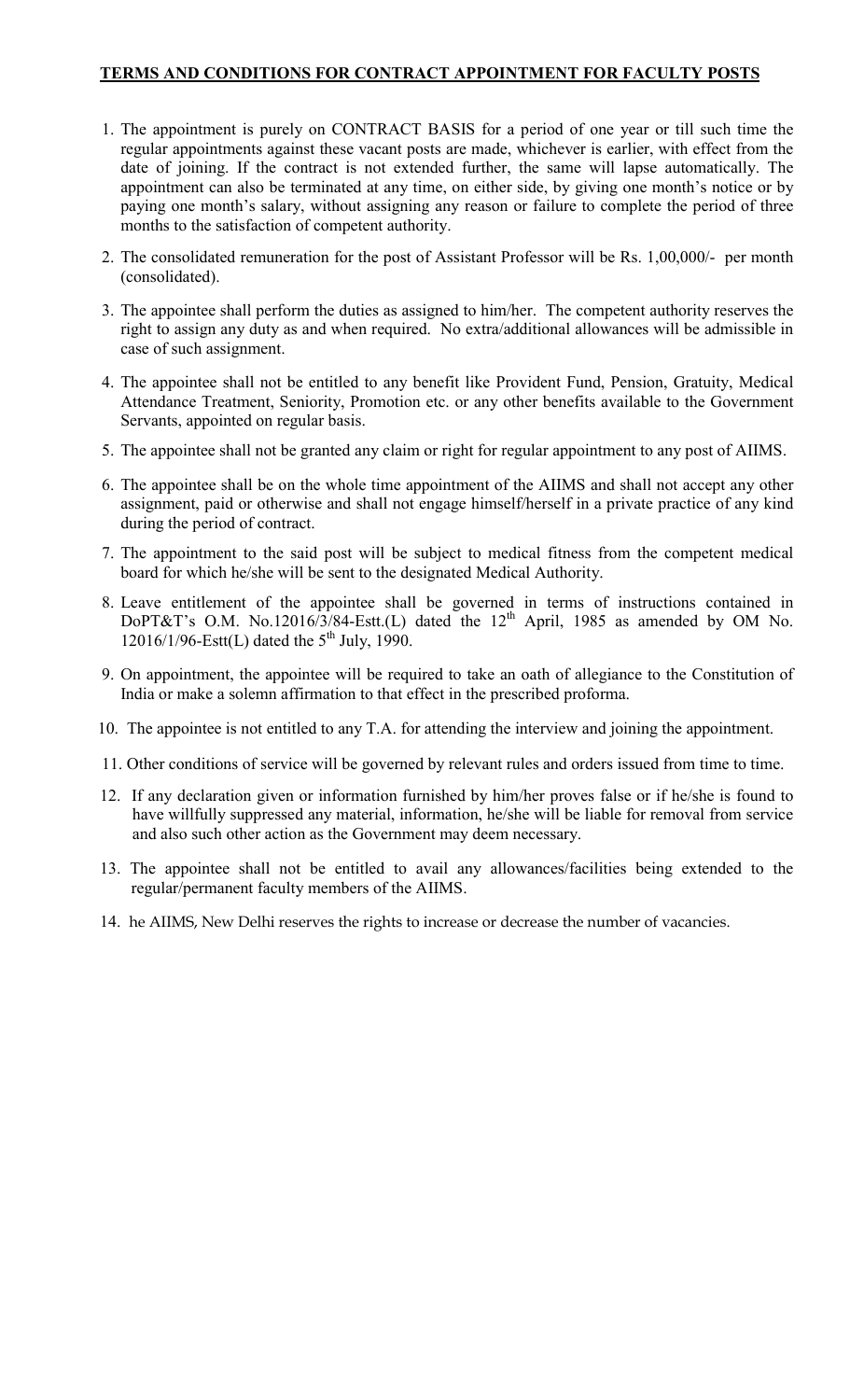## **ESSENTIAL QUALIFICATIONS & EXPERIENCE FOR THE ADVERTISED POSTS OF ASSISTANT PROFESSOR (CONTRACTUAL).**

| SI.<br>N <sub>0</sub> | Name of the post                                    | <b>Essential Qualification &amp; Experience for the post</b>                                                                                                                                                                                                                                                                                                                                                                                                               |
|-----------------------|-----------------------------------------------------|----------------------------------------------------------------------------------------------------------------------------------------------------------------------------------------------------------------------------------------------------------------------------------------------------------------------------------------------------------------------------------------------------------------------------------------------------------------------------|
| 01                    | Assistant Professor of C.T.V.S.                     | A medical qualification included in Schedule<br>$\ddot{i}$<br>I & II or part II of the third Schedule of the<br>Indian Medical Council Act of 1956<br>(candidates possessing the qualifications<br>included in Part-II of the third Scheduled<br>should also fulfill the conditions specified in<br>Section $13(3)$ of the Act).                                                                                                                                           |
|                       |                                                     | M.Ch. in C.T.V.S. (2 years or 3 years or 5<br>$\ddot{\text{1}}$<br>years or 6 years recognized course after<br>MBBS)<br>a qualification recognized<br><b>or</b><br>equivalent thereto.                                                                                                                                                                                                                                                                                     |
|                       |                                                     | One year teaching and/or research experience<br>111)<br>in a recognized Institution in the subject of<br>specialty after obtaining the Degree of M.Ch.<br>in C.T.V.S. (2 years or 5 years recognized<br>course after MBBS) or a qualification<br>recognized equivalent thereto. However, no<br>experience is necessary for the candidates<br>possessing 03 years or 06 years recognized<br>Degree of M.Ch. in C.T.V.S. or qualifications<br>recognized equivalent thereto. |
| 02                    | <b>Assistant Professor of Emergency</b><br>Medicine | $\overline{ii}$<br>A medical qualification included in Schedule<br>I & II or part II of the third Schedule of the<br>Medical<br>Council Act<br>Indian<br>of 1956<br>(candidates possessing the qualifications)<br>included in Part-II of the third Scheduled<br>should also fulfill the conditions specified in<br>Section $13(3)$ of the Act).                                                                                                                            |
|                       |                                                     | A postgraduate qualification, i.e. M.D. in<br>$\overline{11}$ )<br>Emergency Medicine or MD in Medicine or<br>MS in General Surgery or a recognized<br>qualification equivalent thereto.                                                                                                                                                                                                                                                                                   |
|                       |                                                     | Three years teaching and/or research<br>$\overline{iii}$<br>experience in a recognized Institution in the<br>subject of specialty after obtaining the<br>qualifying degree of MD in aforesaid<br>specialties or a qualification recognized<br>equivalent thereto. However, candidates<br>having experience of<br>working<br>in<br>casualty/emergency departments will be<br>preferred.                                                                                     |
| 03                    | <b>Assistant Professor of Medicine</b>              | A medical qualification included in Schedule I<br>i)<br>& II or part II of the third Schedule of the<br>Indian Medical Council Act of 1956<br>(candidates possessing the qualifications<br>included in Part-II of the third Scheduled<br>should also fulfill the conditions specified in<br>Section $13(3)$ of the Act).                                                                                                                                                   |
|                       |                                                     | ii) A postgraduate qualification, i.e. M.D. in<br>Medicine or a recognized qualification<br>equivalent thereto.                                                                                                                                                                                                                                                                                                                                                            |
|                       |                                                     | Three years teaching and/or research<br>$\overline{111}$ )<br>experience in a recognized Institution in the<br>subject of specialty after obtaining the<br>qualifying degree of MD in Medicine or a<br>qualification recognized equivalent thereto.                                                                                                                                                                                                                        |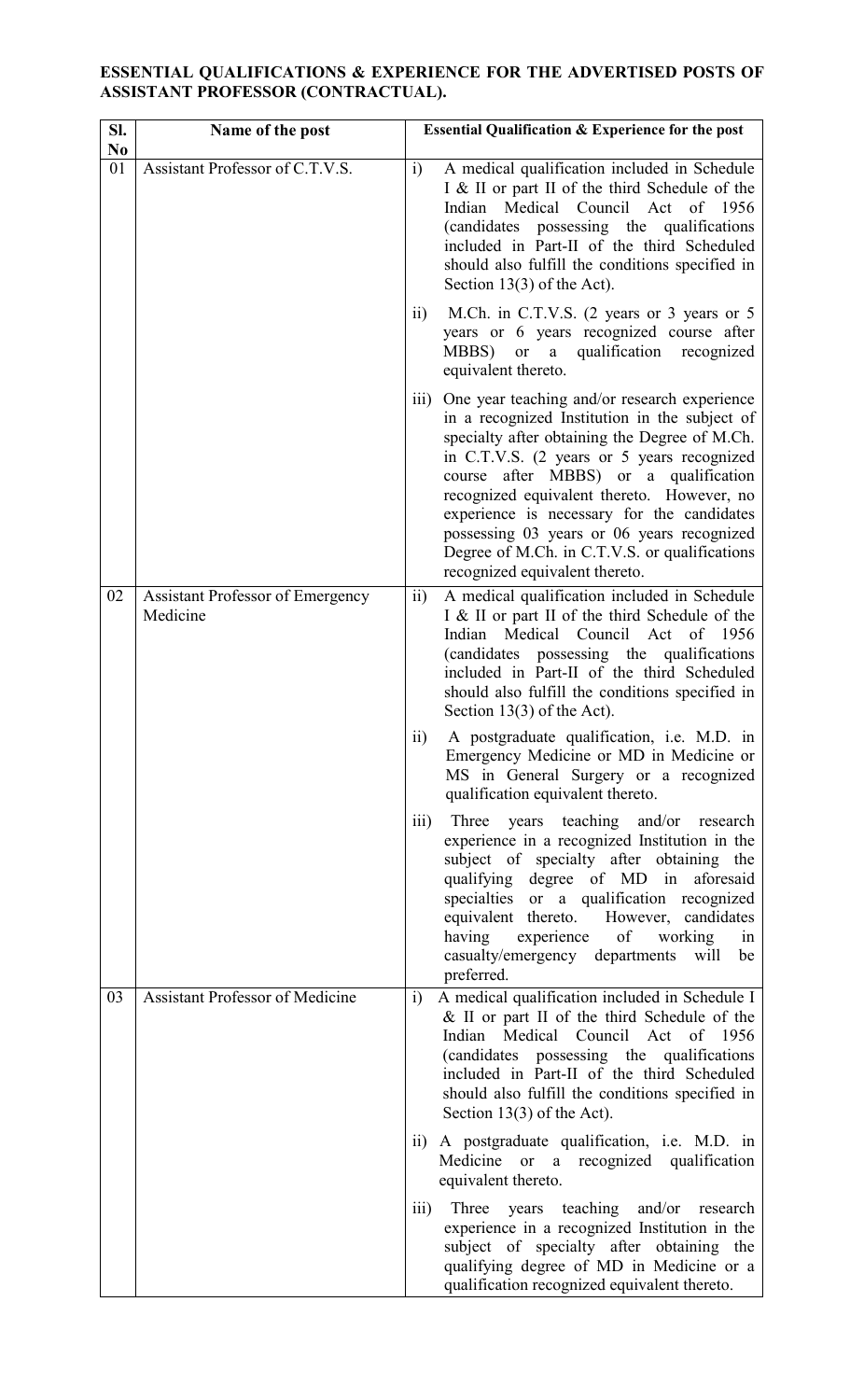| 04 | <b>Assistant Professor of Neurology</b>           | $\ddot{1}$        | A medical qualification included in Schedule I<br>& II or part II of the third Schedule of the<br>Medical<br>Council<br>Indian<br>Act<br>of 1956<br>(candidates possessing the qualifications<br>included in Part-II of the third Scheduled<br>should also fulfill the conditions specified in<br>Section $13(3)$ of the Act).                                                                                                                          |
|----|---------------------------------------------------|-------------------|---------------------------------------------------------------------------------------------------------------------------------------------------------------------------------------------------------------------------------------------------------------------------------------------------------------------------------------------------------------------------------------------------------------------------------------------------------|
|    |                                                   | $\overline{11}$ ) | D.M. in Neurology (2 years or 3 years or 5<br>years or 6 years recognized course after<br>qualification recognized<br>MBBS) or a<br>equivalent thereto.                                                                                                                                                                                                                                                                                                 |
|    |                                                   | $\overline{iii}$  | One year teaching and/or research experience<br>in a recognized Institution in the subject of<br>specialty after obtaining the Degree of D.M.<br>in Neurology (2 years or 5 years recognized<br>course after MBBS) or a qualification<br>recognized equivalent thereto. However, no<br>experience is necessary for the candidates<br>possessing 03 years or 06 years recognized<br>Degree of D.M. in Neurology.                                         |
| 05 | Assistant Professor of Neuro-<br>Radiology        | i)                | A medical qualification included in Schedule I<br>& II or part II of the third Schedule of the<br>Medical Council<br>Act<br>Indian<br>of 1956<br>(candidates possessing the qualifications<br>included in Part-II of the third Scheduled<br>should also fulfill the conditions specified in<br>Section $13(3)$ of the Act).                                                                                                                             |
|    |                                                   | $\overline{11}$   | D.M. in Neuro-radiology (2 years or 3 years or<br>5 years or 6 years recognized course after<br>MBBS)<br>qualification<br>a<br>recognized<br>or<br>equivalent thereto.                                                                                                                                                                                                                                                                                  |
|    |                                                   | $\overline{iii}$  | One year teaching and/or research experience<br>in a recognized Institution in the subject of<br>specialty after obtaining the Degree of D.M.<br>in Neuro-radiology (2 years or 5 years<br>recognized course after MBBS)<br><b>or</b><br><sub>a</sub><br>qualification recognized equivalent thereto.<br>However, no experience is necessary for the<br>candidates possessing 03 years or 06 years<br>recognized Degree of D.M. in Neuro-<br>radiology. |
| 06 | <b>Assistant Professor of Plastic Su</b><br>rgery | i)                | A Medical qualification in Schedule I & II of<br>the third Schedule of the Indian Medical<br>Council Act of 1956 (candidates possessing<br>the qualification included in Part II of the<br>third Schedule should also fulfill<br>the<br>conditions specified in Section (13)3 of the<br>Act).                                                                                                                                                           |
|    |                                                   | ii)               | M.Ch. in Plastic Surgery (2 years or 3 years or<br>5 years or 6 years recognized course) or<br>recognized qualification equivalent thereto.                                                                                                                                                                                                                                                                                                             |
|    |                                                   |                   | iii) One year teaching and/or research experience<br>in a recognized Institution in the subject of<br>specialty after obtaining the Degree of M.Ch.<br>in Plastic Surgery (2 years or 5 years<br>recognized course after (MBBS)<br><b>or</b><br>a<br>qualification recognized equivalent thereto.<br>However, no experience is necessary for the<br>candidates possessing 03 years or 6 years<br>recognized degree of M.Ch. in Plastic Surgery.         |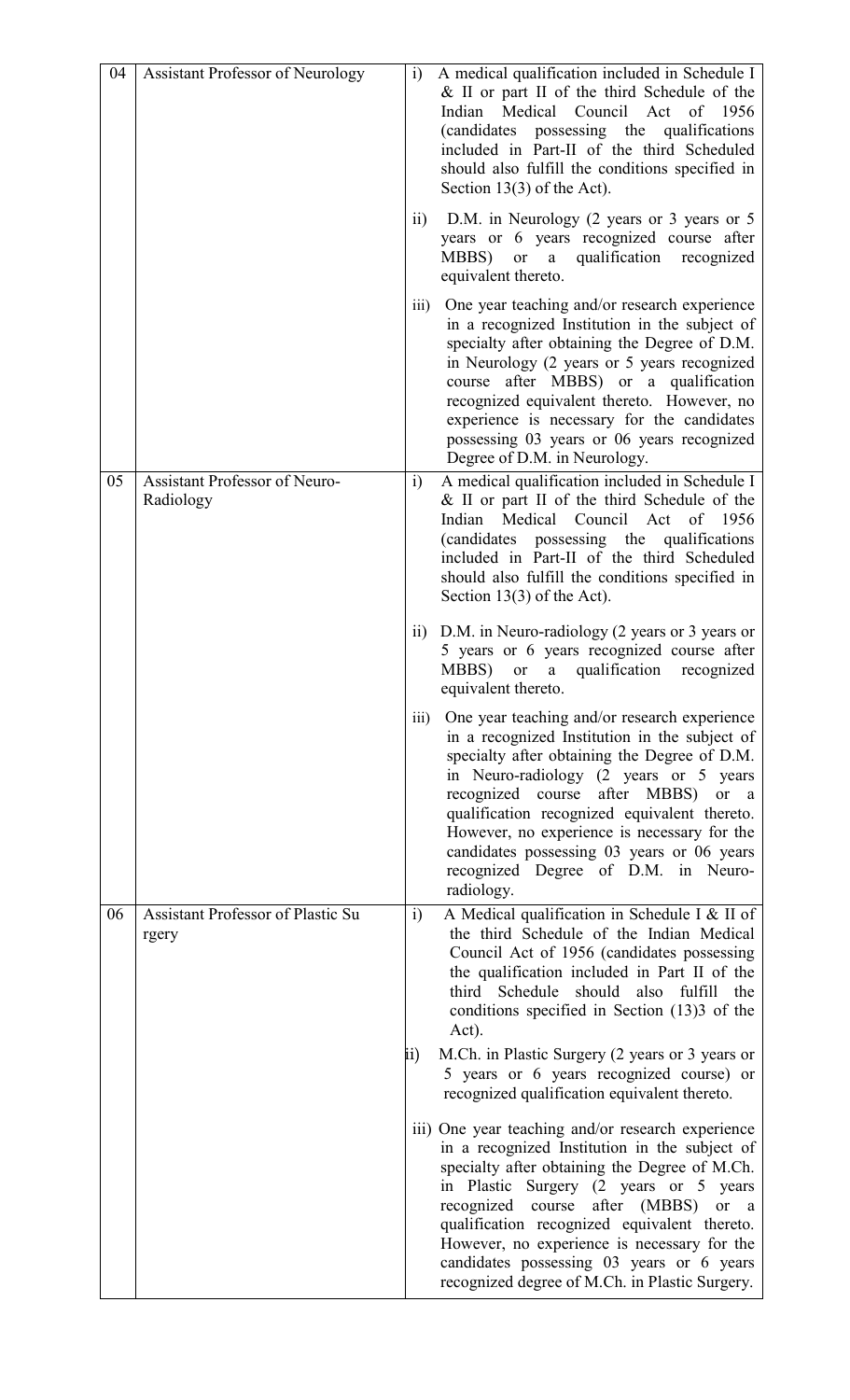| अखिल भारतीय आयुर्विज्ञान संस्थान                                                     |                                                                                                                   |  |  |             |                  |  |  |  |                                               |          |  |
|--------------------------------------------------------------------------------------|-------------------------------------------------------------------------------------------------------------------|--|--|-------------|------------------|--|--|--|-----------------------------------------------|----------|--|
| <b>All India Institute of Medical Sciences</b>                                       |                                                                                                                   |  |  |             |                  |  |  |  |                                               |          |  |
|                                                                                      | अंसारी नगर नई दिल्ली 110029-                                                                                      |  |  |             |                  |  |  |  |                                               |          |  |
|                                                                                      | <b>Ansari Nagar, New Delhi-110029</b><br>नवीनतम पासपोर्ट<br>संविदा आधार पर                                        |  |  |             |                  |  |  |  |                                               |          |  |
|                                                                                      | साईज का फोटो<br>संकाय पदों हेतु आवेदन प्रपत्र                                                                     |  |  |             |                  |  |  |  |                                               |          |  |
|                                                                                      |                                                                                                                   |  |  |             |                  |  |  |  |                                               | चिपकाएं/ |  |
|                                                                                      | <b>Application form for Faculty Posts on Contract basis</b><br>Affix here a recent<br>passport size<br>photograph |  |  |             |                  |  |  |  |                                               |          |  |
|                                                                                      | विज्ञापन सं/.Advertisement No.                                                                                    |  |  |             |                  |  |  |  |                                               |          |  |
| पद का क्रमांक विज्ञापन देखें                                                         |                                                                                                                   |  |  | आवेदित पद / |                  |  |  |  |                                               |          |  |
| Serial No. of the Post                                                               |                                                                                                                   |  |  |             | Post applied for |  |  |  |                                               |          |  |
| (Refer advertisement)                                                                |                                                                                                                   |  |  |             |                  |  |  |  | (स्पष्ट रूप से विशिष्टता/करें खविषय का उल्ले/ |          |  |
|                                                                                      |                                                                                                                   |  |  |             |                  |  |  |  | indicate clearly the speciality/ discipline)  |          |  |
| नाम स्पष्ट अक्षरों में/Name in block letters:-<br>1.                                 |                                                                                                                   |  |  |             |                  |  |  |  |                                               |          |  |
|                                                                                      |                                                                                                                   |  |  |             |                  |  |  |  |                                               |          |  |
|                                                                                      |                                                                                                                   |  |  |             |                  |  |  |  |                                               |          |  |
|                                                                                      |                                                                                                                   |  |  |             |                  |  |  |  |                                               |          |  |
|                                                                                      |                                                                                                                   |  |  |             |                  |  |  |  |                                               |          |  |
| पिता/अक्षरों में पति का नाम स्प्ल्ट/Father / Husband's Name in block letters:-<br>2. |                                                                                                                   |  |  |             |                  |  |  |  |                                               |          |  |
|                                                                                      |                                                                                                                   |  |  |             |                  |  |  |  |                                               |          |  |
|                                                                                      |                                                                                                                   |  |  |             |                  |  |  |  |                                               |          |  |
|                                                                                      |                                                                                                                   |  |  |             |                  |  |  |  |                                               |          |  |
| 3. (अ) स्थायी पता /(a) Permanent Address:-                                           |                                                                                                                   |  |  |             |                  |  |  |  |                                               |          |  |
|                                                                                      |                                                                                                                   |  |  |             |                  |  |  |  |                                               |          |  |
|                                                                                      |                                                                                                                   |  |  |             |                  |  |  |  |                                               |          |  |
|                                                                                      |                                                                                                                   |  |  |             |                  |  |  |  |                                               |          |  |
|                                                                                      |                                                                                                                   |  |  |             |                  |  |  |  |                                               |          |  |
|                                                                                      |                                                                                                                   |  |  |             |                  |  |  |  |                                               |          |  |
| राज्य/State                                                                          |                                                                                                                   |  |  |             |                  |  |  |  |                                               |          |  |
|                                                                                      |                                                                                                                   |  |  |             |                  |  |  |  |                                               |          |  |
| पिन $/P$ in                                                                          |                                                                                                                   |  |  |             |                  |  |  |  |                                               |          |  |
| (ब) डाक का पता/b) Postal Address:-                                                   |                                                                                                                   |  |  |             |                  |  |  |  |                                               |          |  |
|                                                                                      |                                                                                                                   |  |  |             |                  |  |  |  |                                               |          |  |
|                                                                                      |                                                                                                                   |  |  |             |                  |  |  |  |                                               |          |  |
|                                                                                      |                                                                                                                   |  |  |             |                  |  |  |  |                                               |          |  |
| राज्य/State                                                                          |                                                                                                                   |  |  |             |                  |  |  |  |                                               |          |  |
| ਧਿੇ <sub>ਰ</sub> /Pin                                                                |                                                                                                                   |  |  |             |                  |  |  |  |                                               |          |  |
| Contact Details:-                                                                    | 4. संपर्क विवरण/                                                                                                  |  |  |             |                  |  |  |  |                                               |          |  |
|                                                                                      |                                                                                                                   |  |  |             |                  |  |  |  |                                               |          |  |
| एस.डी.टी. कोड सहित फोन नं /.                                                         |                                                                                                                   |  |  |             |                  |  |  |  |                                               |          |  |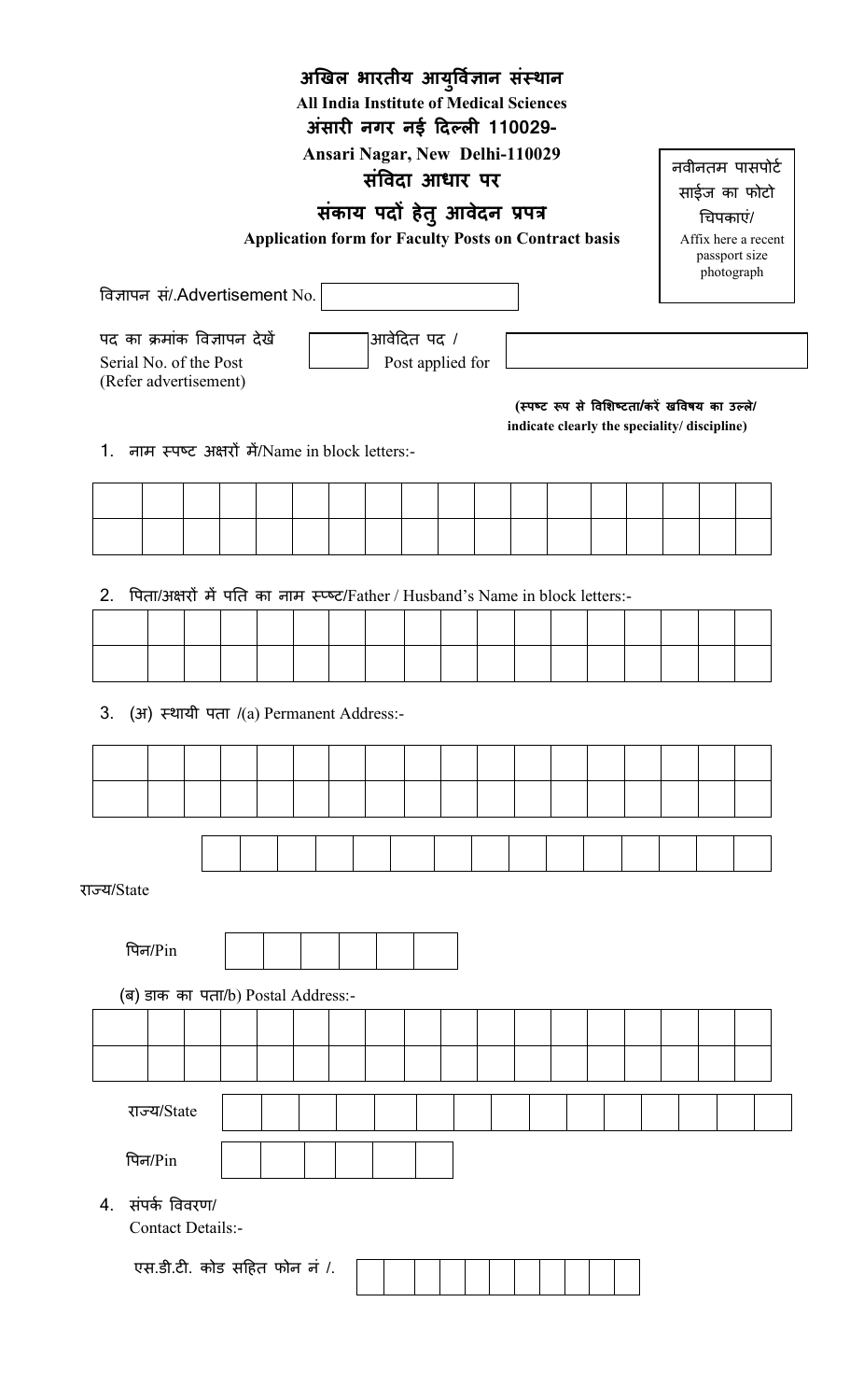Phone No. With STD Code:

|    | मोबाइल नं /<br>Mobile No.:                                                                                                                                                                                                                                                                                                                                                                                                                |             |                                   |              |
|----|-------------------------------------------------------------------------------------------------------------------------------------------------------------------------------------------------------------------------------------------------------------------------------------------------------------------------------------------------------------------------------------------------------------------------------------------|-------------|-----------------------------------|--------------|
|    | ईमेल- पता /<br>E-mail address:                                                                                                                                                                                                                                                                                                                                                                                                            |             |                                   |              |
| 5. | प्रमाणपत्र- के अनुसार जन्म तिथि /<br>Date of Birth with documentary evidence                                                                                                                                                                                                                                                                                                                                                              | दिनांक/Date | माह/Month                         | वर्ष/Year    |
|    | दिनांक 01.01.2016 के अनुसार आयु/<br>Age as on 01.01.2016                                                                                                                                                                                                                                                                                                                                                                                  | Years       | Months                            | Days         |
|    | 6. क्या आप/Are you                                                                                                                                                                                                                                                                                                                                                                                                                        |             |                                   |              |
|    | (अ) जन्म से भारतीय नागरिक हैं अथवा अधिवास दवारा?<br>(संबंधित पर चिहिनत करें)                                                                                                                                                                                                                                                                                                                                                              |             |                                   |              |
|    | Domicile<br>(a) a citizen of India by birth and or by domicile?<br>(Tick the relevant column)                                                                                                                                                                                                                                                                                                                                             |             | जन्म से/By Birth अधिवास द्वारा/By |              |
| 7. | यदि आप अधिवास दवारा भारतीय नागरिक हैं तो प्रमाण / करेंपत्र संलग्न-<br>If citizen of India by domicile, attach documentary evidence<br>क्या आप असे संबंधित हैं .व.पि.अ/.जा.ज.अ/.जा. ? (हांनहीं/)/<br>Are you a S.C./S.T./OBC Candidate? (Yes/No):                                                                                                                                                                                          |             |                                   |              |
|    | यदि हां, तो वर्ग का उल्लेख करें (प्रमाणपत्र- संलग्न करें) अ.व.पि. की दशा<br>में भारत सरकार के तहत आरक्षित पदों पर नियुक्ति के लिए अभी हाल में<br>वैध उपयुक्त प्राधिकारी द्वाराजारी प्रमाण/पत्र होना चाहिए-<br>If Yes, mention the Category (attach documentary evidence)<br>In case of OBC, the certificate should be issued by the appropriate<br>authority recently valid for appointment to the post reserved under<br>Govt. of India. |             |                                   |              |
| 8. | लिंग/ $Sex$ :                                                                                                                                                                                                                                                                                                                                                                                                                             | पुरूष/Male  |                                   | महिला/Female |
|    | (संबंधित पर चिहन लगाएं/Tick the relevant)                                                                                                                                                                                                                                                                                                                                                                                                 |             |                                   |              |
|    | 9. शैक्षिक योग्यता/Educational Qualification:-                                                                                                                                                                                                                                                                                                                                                                                            |             |                                   |              |

| परीक्षा का नाम/ | विषय/विधा/                           | विश्वविदयालय /                                   | पाठ्यक्रम को                             | अंतिम परीक्षा                                                    | प्रयासों           | पाठ्यक्रम             |
|-----------------|--------------------------------------|--------------------------------------------------|------------------------------------------|------------------------------------------------------------------|--------------------|-----------------------|
| Name of the     | विशिष्टता/                           | संस्थान                                          | पूर्ण करने की                            | उत्तीर्ण करने का                                                 | की संख्या          | की अवधि /             |
| Examination     | Subject/<br>Discipline/<br>Specialty | /महाविदयालय/<br>University/<br>Institute/College | तिथि /Date of<br>completion of<br>course | माह तथा वर्ष/<br>Month & Year of<br>Passing final<br>examination | No. of<br>attempts | Duration of<br>course |
| एम।बी/बी/एस     |                                      |                                                  |                                          |                                                                  |                    |                       |
| M.B.B.S         |                                      |                                                  |                                          |                                                                  |                    |                       |
| एम डी/ एम एस    |                                      |                                                  |                                          |                                                                  |                    |                       |
| M.D./M.S        |                                      |                                                  |                                          |                                                                  |                    |                       |
|                 |                                      |                                                  |                                          |                                                                  |                    |                       |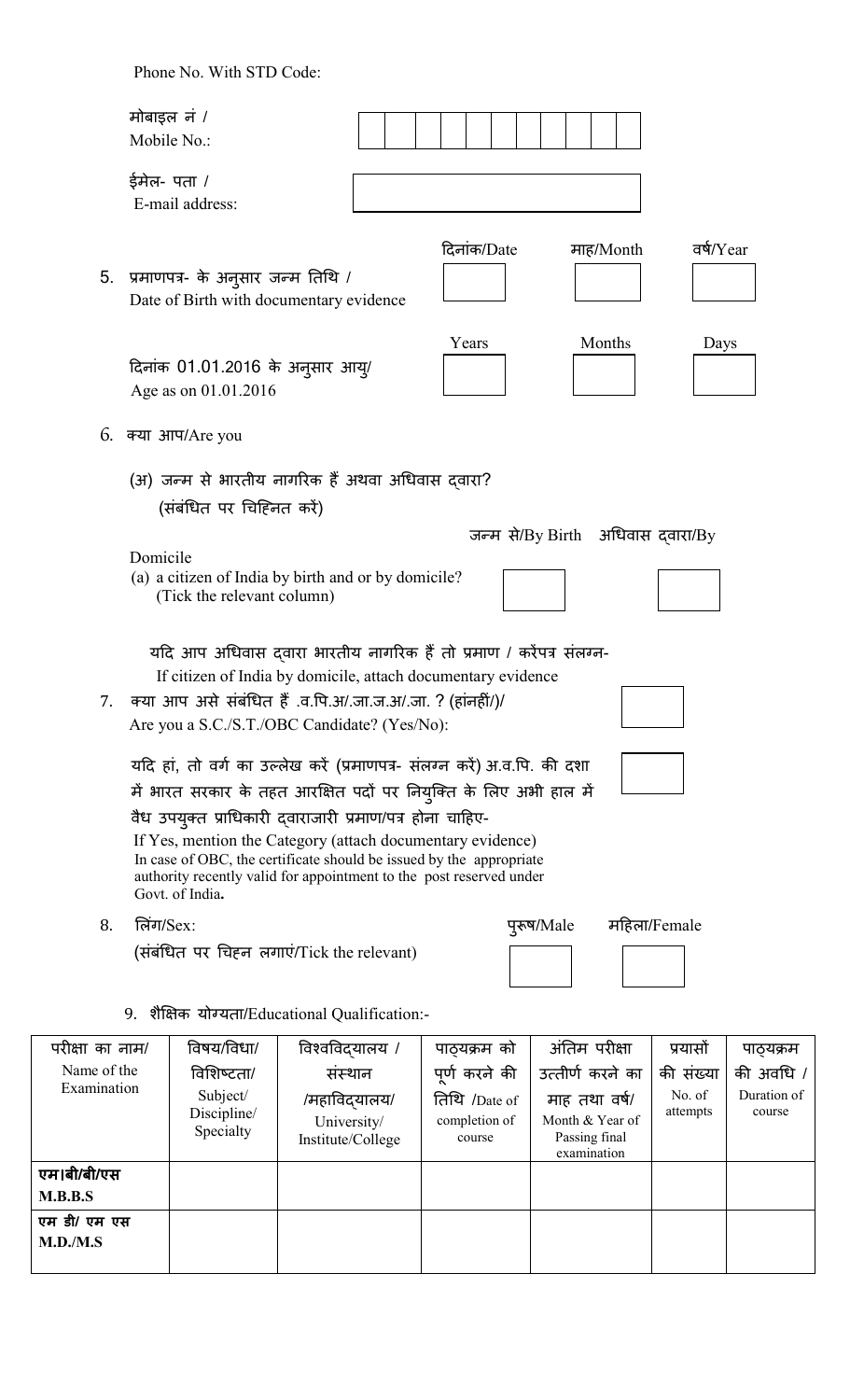| -डी एम/एम सी एच         |  |  |  |
|-------------------------|--|--|--|
| D.M./M.Ch               |  |  |  |
|                         |  |  |  |
| एम एस सी                |  |  |  |
| M.Sc.                   |  |  |  |
|                         |  |  |  |
| .पी एच डी               |  |  |  |
| Ph.D                    |  |  |  |
|                         |  |  |  |
| अन्य कोई परीक्षा        |  |  |  |
|                         |  |  |  |
| $(\vec{v})$ / Any other |  |  |  |
| examination(s)          |  |  |  |

(कृपया संबंधित उपाधियों को चिहिनत करें/Please tick the relevant Degrees)

10. रोजगार का ववरण/Employment details:-

| संगठन का नाम/               | सेवा ग्रहण                                | सेवा छोड़ने                         | धारित<br>पद                           | क्या आप तदर्थ /                                                                        | की<br>कार्य<br>प्रकृति                                                                         | पे/बैंड-                                   |
|-----------------------------|-------------------------------------------|-------------------------------------|---------------------------------------|----------------------------------------------------------------------------------------|------------------------------------------------------------------------------------------------|--------------------------------------------|
| Name of the<br>organization | करनेकी<br>तारीख/<br>of<br>Date<br>Joining | की तारीख /<br>Date<br>of<br>Leaving | का<br>नाम/Name<br>of the post<br>held | नियमित /संविदा<br>/आधार पर है<br>Whether<br>on<br>Adhoc/<br>Contract/<br>Regular Basis | (शिक्षण,<br>शोध या<br>रोगी उपचार)/Nature<br>of work (Teaching,<br>Research or Patient<br>Care) | Pay<br>Band<br>and<br>present<br>basic pay |
|                             |                                           |                                     |                                       |                                                                                        |                                                                                                |                                            |
|                             |                                           |                                     |                                       |                                                                                        |                                                                                                |                                            |
|                             |                                           |                                     |                                       |                                                                                        |                                                                                                |                                            |
|                             |                                           |                                     |                                       |                                                                                        |                                                                                                |                                            |

11. यदि कोई, शोध कार्य का अनुभव तथा प्रकाशित सामग्री उपलब्ध है तो विवरण सहित उसका पुनमुद्रण संलग्न करे/Experience of Research work and available published material, if any, mention the details and enclose reprint thereof:-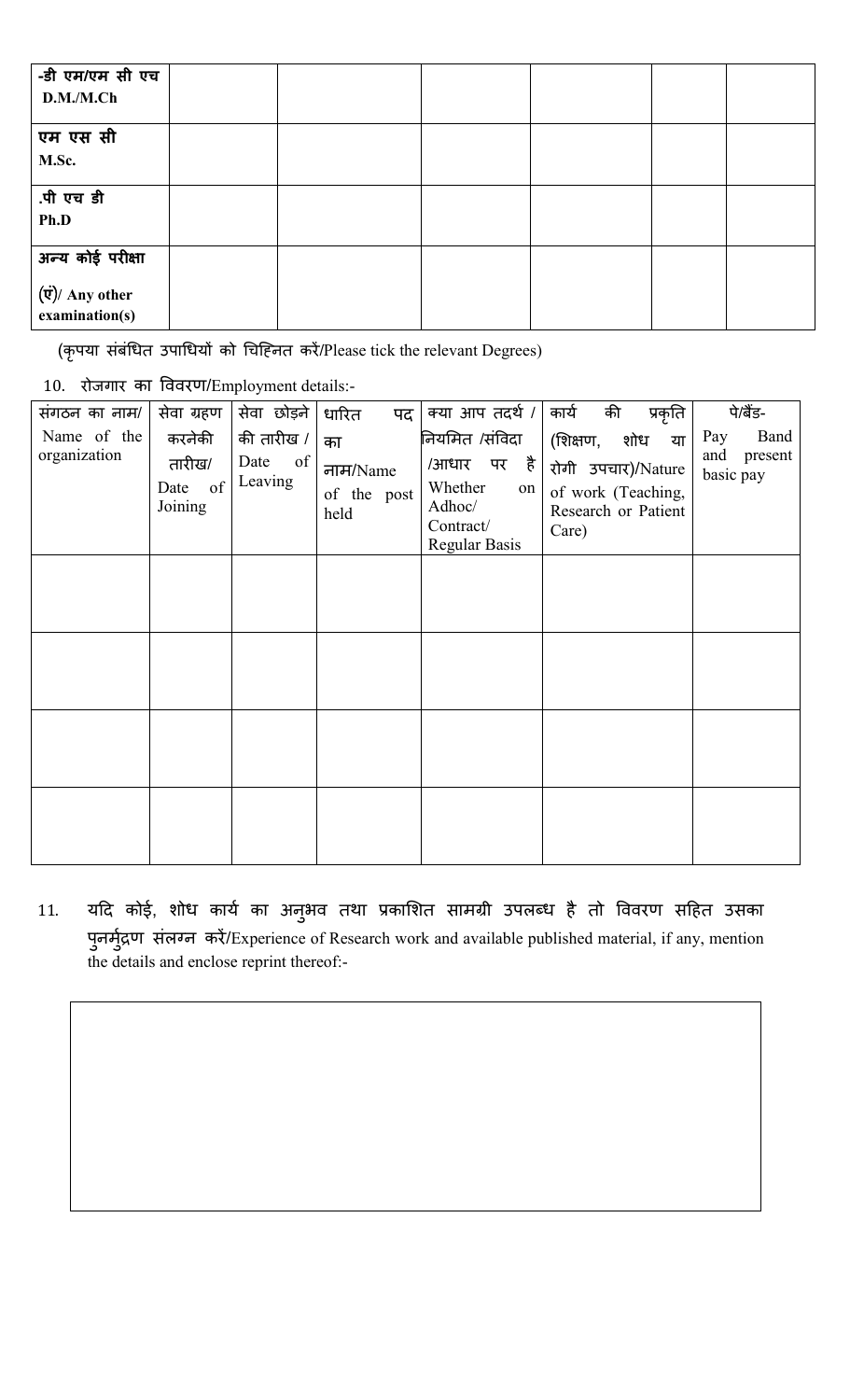|  |  |  |  |  |  |  |  | 12. प्रकाशन एवं अनुसंधान कार्य (केवल संख्या दें)/ Publication and Research Work (Give number only):- |  |  |  |
|--|--|--|--|--|--|--|--|------------------------------------------------------------------------------------------------------|--|--|--|
|--|--|--|--|--|--|--|--|------------------------------------------------------------------------------------------------------|--|--|--|

|                                 | प्रकाशित/Published | प्रकाशनाधीन/Under | प्रथम लेखक /क्तिअभिव्य/     |
|---------------------------------|--------------------|-------------------|-----------------------------|
|                                 |                    | Publication       | /लेखक $1^{\rm st}$ Author/  |
|                                 |                    |                   | <b>Communicating Author</b> |
| 1. अनुसंधान पत्र/Research       |                    |                   |                             |
| <b>Papers</b>                   |                    |                   |                             |
| (क) सूचीबद्ध पत्रिकाएं          |                    |                   |                             |
| Indexed Journals<br>(a)         |                    |                   |                             |
| (ख) गैर-सूचीबद्ध पत्रिकाएं      |                    |                   |                             |
| (b) Non-Indexed Journals        |                    |                   |                             |
|                                 |                    |                   |                             |
| <u> २. पुस्तकें/Books</u>       |                    |                   |                             |
| (क) पाठ्य पुस्तकें              |                    |                   |                             |
| <b>Text Books</b><br>(a)        |                    |                   |                             |
| (ख) संपादित पुस्तकें            |                    |                   |                             |
| <b>Edited Books</b><br>(b)      |                    |                   |                             |
| (ग) शैक्षिक पुस्तकें            |                    |                   |                             |
| <b>Educational Books</b><br>(c) |                    |                   |                             |
|                                 |                    |                   |                             |
| <u>3. पुस्तकों में अध्याय</u>   |                    |                   |                             |
| <b>Chapter in Books</b>         |                    |                   |                             |
| 4. सार/Abstracts                |                    |                   |                             |
| (क) सूचीबद्ध पत्रिकाएं          |                    |                   |                             |
| Indexed Journals<br>(a)         |                    |                   |                             |
| (ख) गैर-सूचीबद्ध पत्रिकाएं      |                    |                   |                             |
| (b) Non-Indexed Journals        |                    |                   |                             |

# **उपयु त कथन क पिट म काशन क स ु ची संल न ू कर। / List of publications in support of the aforesaid figures should be enclosed.**

13. मुख्य अन्वेषक के रूप में अनुसंधान परियोजनाएं/ Projects as Chief Investigator:-

| निधि का स्रोत/Source of funding | वर्षे/Year | कल राशि/Total Amount |
|---------------------------------|------------|----------------------|
|                                 |            |                      |
|                                 |            |                      |

14. व्यावसायिक निकायों के पुरस्कार, छात्रवृत्तियां एवं सदस्यता / Awards, fellowships and membership of professional bodies:-

 $\overline{a}$ 

15. राष्ट्रीय निकायों एवं संस्थानों में सूचीबद्ध अंतर्राष्ट्रीय पत्रिकाओं के संपादकीय मंडलोंपुनरीक्षा समितियों की / /तासद य Membership of Editorial boards of indexed international journals/Review Committees at National bodies and Institutions:-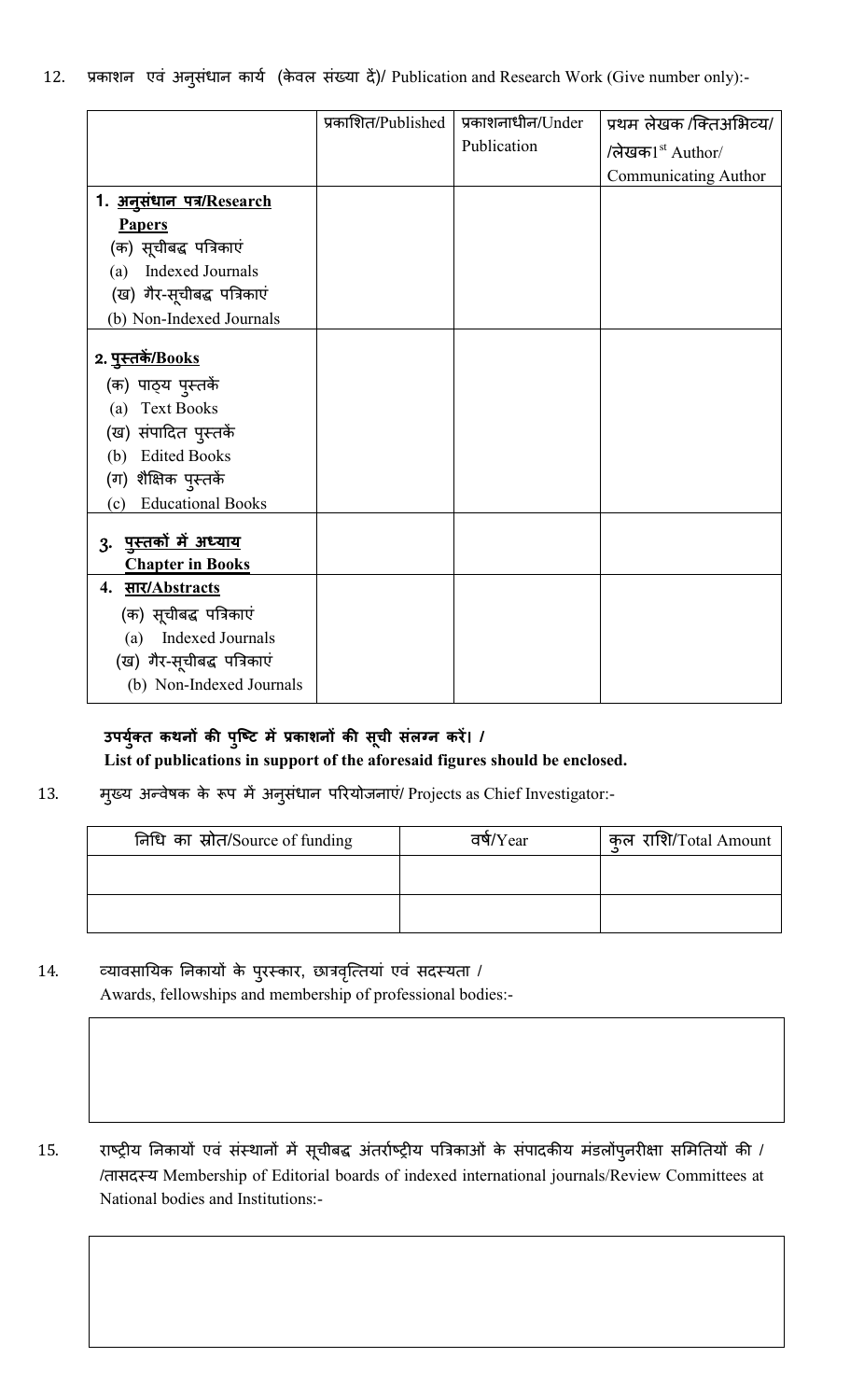16. सेवा:[नई यूनिटविकसित की गई /कार्यक्रम के विकास हेतु किया गया योगदान/सुविधा/प्रयोगशाला/ताविशिष्ट/ य अथवा नैदानिक प्रक्रियाएं अथवा लिए गए पेटेन्टचिकित्सी(साक्ष्य संलग्न करें)]/

Service: [Contributions made towards the development of new unit/speciality/laboratory/facility/ programs/therapeutic or diagnostic procedures developed or patents taken (enclosed evidence)]:-

17. सामदायिक तथा राष्ट्रीय कार्यक्रमों में योगदान/Contributions in community  $\&$  national programmes:-

- 18. अध्यापन तथा अनुसंधान मं किए गए अपने विशिष्ट योगदान के बारे में ख में उल्लेशब्दो 200 /करें Describe you most notable contribution in Teaching and Research in 200 words:-.
- 19. आपकी राय में, संस्थान के लिए /प्राथमिकता वाले अपेक्षित क्षेत्र 10

In your understandings, top 10 priority required areas for the Institute.

- 20. निम्नलिखित प्रमाणपत्रों / करें।प्रमाणित प्रतिलिपियां नीचे दिए हुए क्रम में संलग्नअभिलेखों की स्व/Attach self attested photocopies of the following certificates/ documents in the order as mentioned below:-
	- 1. **ज म तथ से संबंधत माण प**/Certificate in r/o date of birth.
	- 2. **इस आवेदन प के .सं.<sup>9</sup> म उिलखत शैक यो यता क उपाध माण प**/Degree certificates of the qualification as mentioned in Sl. No. 9 of this application form.